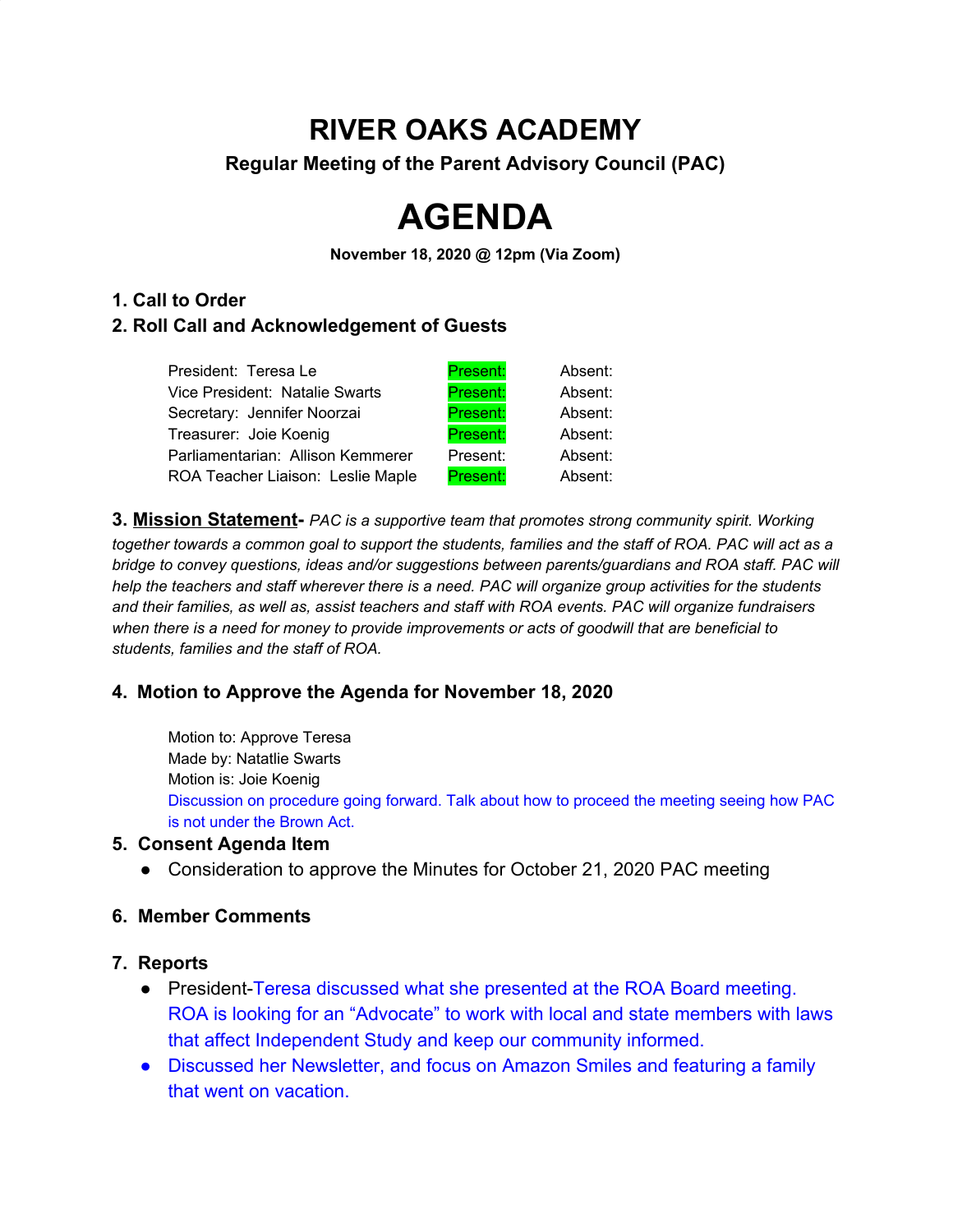- Vice President- No Report
- Secretary No Report
- Treasurer/Financial Report-2,153. Is the same balance as last time.
- Parliamentarian-No report, Absent

#### **8. Information and Discussion Items**

- ROA Teacher Liaison Report (5 mins) Generation Genius is an online science platform new this year. Many students are find it engaging. Ask your coaching teacher for more information if you want the login information.
- Fundraisers (10 mins) T-Shirts Teresa is going to put a teaser in newsletter. future...by and large on hold.
- Family Events/Field Trips (5 mins)
- PAC Newsletter/Website (5 mins)

# **9. Action Items**

● Review, Discussion and Approval of the artwork for spirit shirt sales through www.spiritwear.com.

Set up a sales site. No costs up front. Submit only one design for artwork. Set up digital store and have it open for three weeks. Store needs to be closed for the company to fulfill the orders. Need to sale 24 minimum shirts to do this. My World...My Classroom

#### River Oaks Academy

Public Comments: Motion to: Go forward with the T-shirt/spirit design and sale Made by: Natalie Motion is: Joie second

● Review, Discussion and Approval of the intent to revise PAC's BYLAWS. Discussion on BYLAWS and how PAC is different than a regular school setting. Leslie will email Natalie, Allison, and Teresa the week of December 1 to discuss how PAC functions.

Public Comments: Motion to: Made by: Motion is: